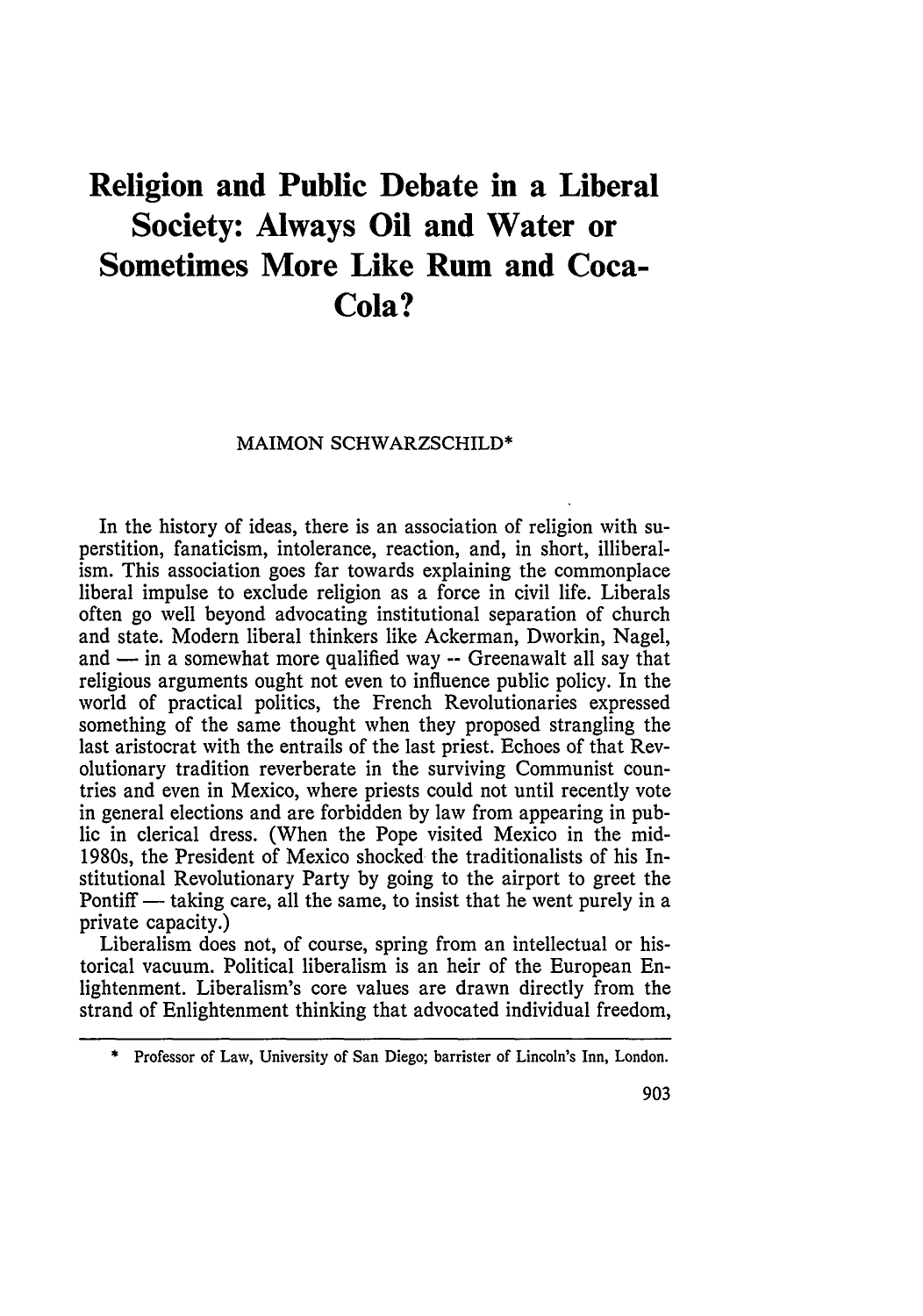a society of contract rather than of status, and public tolerance for a broad range of private choices.

In its time, the Enlightenment was first and foremost an adversary to orthodox religion. Although Enlightenment thinkers differed among themselves on many points, including the existence and character of God, it is fair to say that the Enlightenment as a whole beheld religion with something approaching horror. And most of the Enlightenment *philosophes* certainly viewed orthodox religion as deeply antagonistic to any possible liberal program.' There were good reasons for the Enlightenment's stance in the context of early modern Europe. But the reasons seem to me to have been contingent, rooted in European history, and driven - at least to some extent by the peculiarities of the Christian religion. If so, then religion may be uniquely inimical to liberalism at some times and in some places but not in others. In fact, the Enlightenment stance towards religion seems to me largely an anachronism in developed countries today, and to that extent provides a quaint guide to the ethics of public debate in a modern liberal society.

## **I.** WHY WAS RELIGION THE *BÊTE NOIRE* OF THE **ENLIGHTENMENT?**

In the eyes of the Enlightenment, religion represented everything unenlightened: the dark ages, dogma, feudalism, ignorance, intolerance, inquisition, the Pit and the Pendulum, papal pretensions and papal corruption, Spanish cruelties in the Americas and at home, the suppression of scientific method, the thwarting of Galileo and the burning of Bruno, status rather than contract, economic stagnation, intellectual stagnation, moral stagnation, Gothic ugliness.

This polemic against religion might nowadays seem harsh, yet many of its particulars did, after all, have a basis in reality. At its

**<sup>1.</sup>** For an excellent overview of Enlightenment thought, see **PETER GAY. THE EN-**LIGHTENMENT: **AN** INTERPRETATION- **THE** RISE **OF** MODERN **PAGANISM (1966),** including a thorough annotated bibliography of primary and secondary sources, *id.* at 423-555.

Throughout this Article, I generalise about the Enlightenment. There were, of course, numerous Enlightenment thinkers and writers; often, they differed sharply amongst themselves. Nonetheless, they tended to hold in common the ideas, themes, and preoccupations I attribute to them. *See generally* the primary sources cited by Gay at 553- *555.*

It has to be acknowledged, in this connection, that liberalism itself is by no means the Enlightenment's only legacy. *See* J.L. **TALMON, THE** ORIGINS **OF TOTALITARIAN** DEMOC-RACY (4th ed. 1968), for a systematic and very persuasive argument that both liberal democracy and totalitarian messianism are equally the products of eighteenth century Enlightenment ideas. *See also* **ARTHUR** HERTZBERG. **THE FRENCH ENLIGHTENMENT AND THE JEWS** (1968) for a clear demonstration that modern, secular anti-semitism - an important ingredient in many forms of illiberalism - took shape within **the** Enlightenment, not as a reaction against it.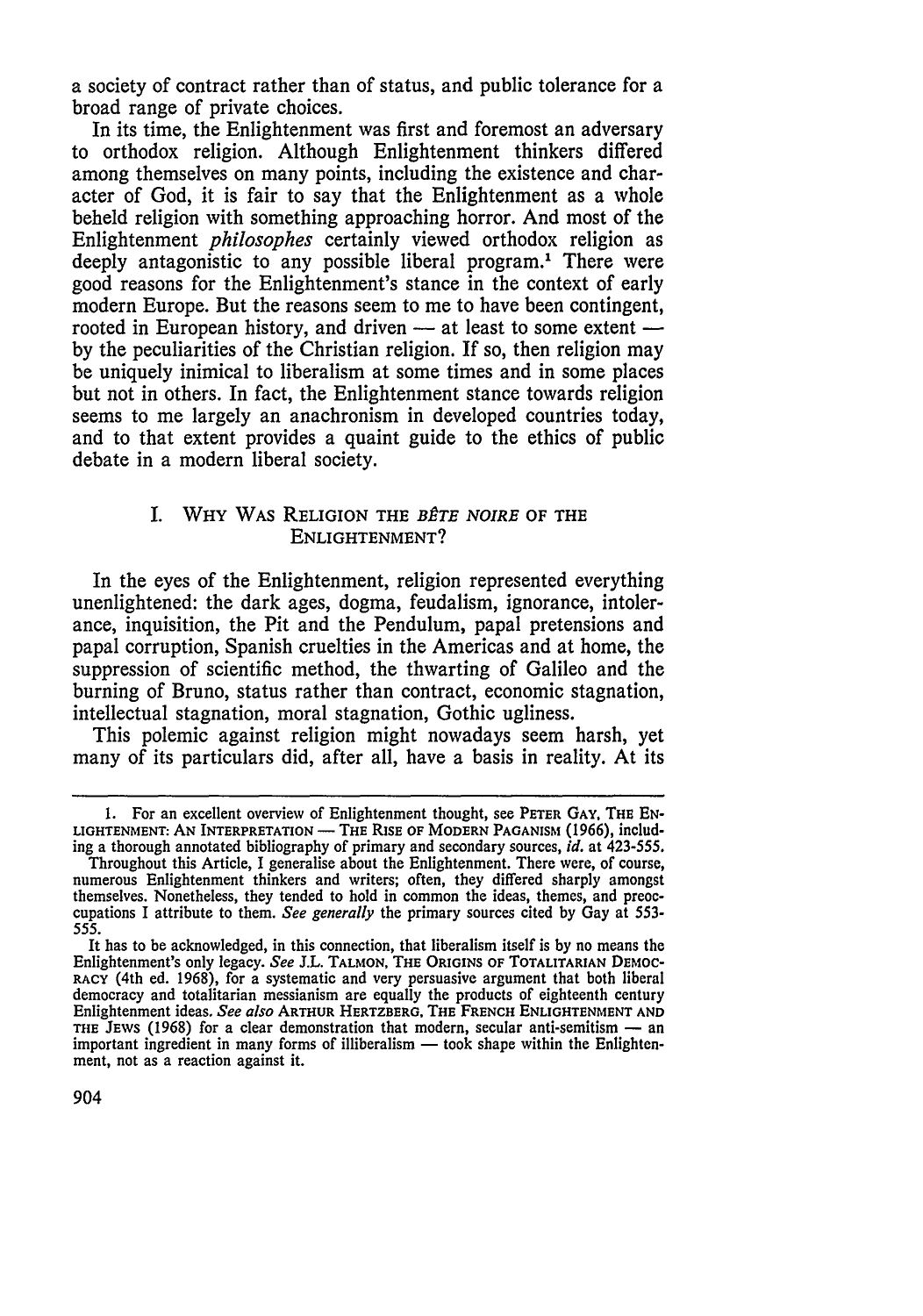height, the Enlightenment was a phenomenon of the eighteenth century, and the truly devastating sixteenth and seventeenth century wars of religion  $-$  the Thirty Years' War on the Continent, and the English Civil War — were historically fresh in the memory of every European. Thus, the Enlightenment associated religion in the most direct possible way with death, destruction, and misery.<sup>2</sup> Perhaps most importantly, the churches that confronted the Enlightenment were monolithic, or at least had serious pretensions to being so: the famous phrase *"cuius regio, eius religio,"* which epitomized the Peace of Westphalia and its settlement of the wars of religion, expressed the reality that within each European kingdom or princely jurisdiction there was one and only one Established church (either Roman Catholic or Protestant), allowing for no religious pluralism in principle, and in practice often affording little tolerance, or none at all, to religious dissenters.

Yet religion in the age of Enlightenment, while in principle monolithic and intolerant, was also temptingly vulnerable. The Reformation and Counter-Reformation represented the crack-up of Western Christendom. For many thoughtful Europeans, the possibility of unquestioning faith, mediaeval-style, was an early casualty of the furious polemics between (and among) Catholics and the various flavours of Protestants. Thus, for an Enlightenment critic and freethinker, religion was surely an easier target than were the rising absolutist nation-states, many of whose rulers were generous (if condescending) patrons and hosts to the Enlightenment *philosophes.*

# II. How MIGHT **THE** CHRISTIAN RELIGION **HAVE AROUSED** PARTICULAR ANTIPATHY FROM THE **ENLIGHTENMENT?**

The Enlightenment thinkers were men of secular temperament, and the Christian religion has always had an oddly uneasy relationship to the secular world and its values. Although Christianity became the official religion of the Roman Empire in the fourth century, it never fully merged with the temporal power, and always preserved something of its early conviction that its Kingdom was not of this world. Christianity did perpetuate pagan civilization to some extent, by partially appropriating it: adopting and adapting the administrative structure of the Roman Empire, for example, and using

**<sup>2.</sup>** For **an** assessment of **the** vast destructive effects of the seventeenth century wars, see **M.S. ANDERSON,** WAR **AND SOCIETY** IN **EUROPE OF THE OLD** REGIME **1618- 1789, 63-76 (1988);** see also **JOSEF** V. **POLISENSKY, THE THIRTY** YEARS WAR (Robert Evans trans., **1971).**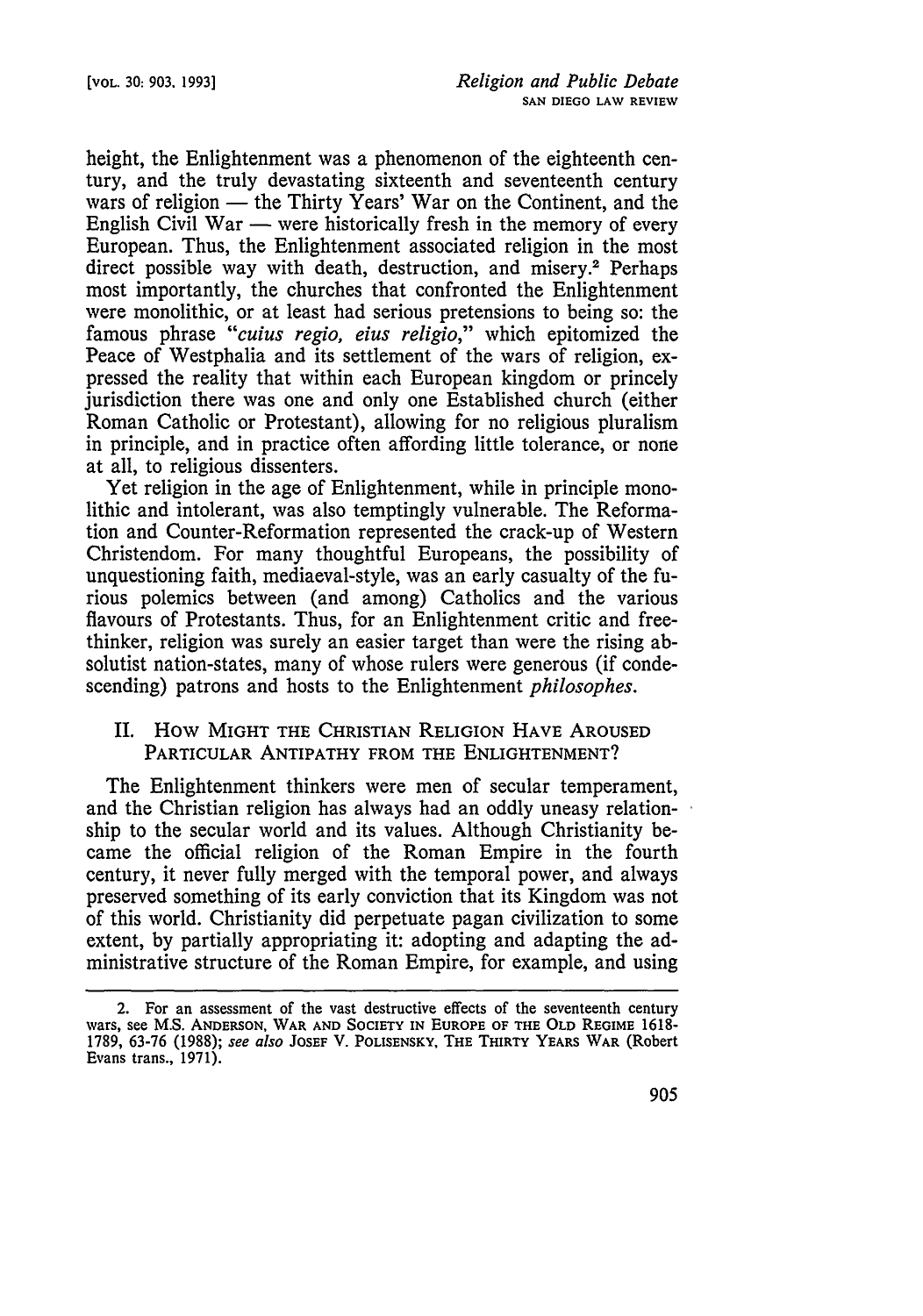the Greek and Latin languages. Yet Christianity certainly never embraced unconditionally the arts, crafts, values, or thought of the classical civilizations. On the contrary, it was very characteristic of Christianity to insist on a distinction between the sacred and the profane, with a tendency to relegate everything worldly and sensuous to the realm of the profane. Hence Christianity bequeathed to Europeans an ambiguous dual heritage of churchly religion on the one hand and worldly civilization  $-$  always associated with ancient paganism **-** on the other.

Down through the mediaeval centuries, pagan antiquity continued to represent for Europeans the prime source for secular philosophy (in the person of Aristotle above all), science (Archimedes, Euclid), medicine (Galen), art (Graeco-Roman naturalism and perspective), architecture (the classical orders, which the middle ages adapted or distorted but never completely forgot), statecraft, and law. The Church pronounced damnation on most or all of the pagan originators of these arts and sciences. But more important, the Church tended to view these very fields of interest as secular: unreligious, even if not irreligious. The interests persisted, of course, sometimes with the Church's encouragement, but they were not really incorporated into Christianity: they occupied a separate sphere, divorced from the sacred.

There were at least two relevant consequences of all this. First, by excluding many "secular" interests from the religious sphere, the Church was able to achieve (or at least to aspire towards and to approximate) a greater uniformity in belief, and even in outlook and style, than would otherwise have been possible. In practice, the Church embraced a considerable variety of human types with quite varying religious preoccupations. But by demarcating separate religious and secular spheres, the Church excluded many preoccupations **-** and thus, inevitably, many human temperaments **-** from the religious category altogether. Hence, within the Church, there was less need for pluralism or even for tolerance than might otherwise have been the case.

Second, the classical arts and sciences, by virtue of their separation from religion, came to represent an implicit alternative to Christianity, a competing value system.3 To be sure, many individuals who were drawn to these arts and sciences through the centuries were

**<sup>3.</sup>** Isaiah Berlin identifies Machiavelli as the first to make it clear that the classical and Christian world views were contradictory and irreconcilable. For Berlin, Machiavelli's importance is thus to anticipate the possibility of pluralism, the idea that there are valid yet incompatible ideals which cannot be subsumed by any single Good. *See* **ISAIAH BERLIN,** *The Originality of Machiavelli, in* **AGAINST THE CURRENT:** ESSAYS **IN THE HISTORY OF IDEAS** 25 **(1980).**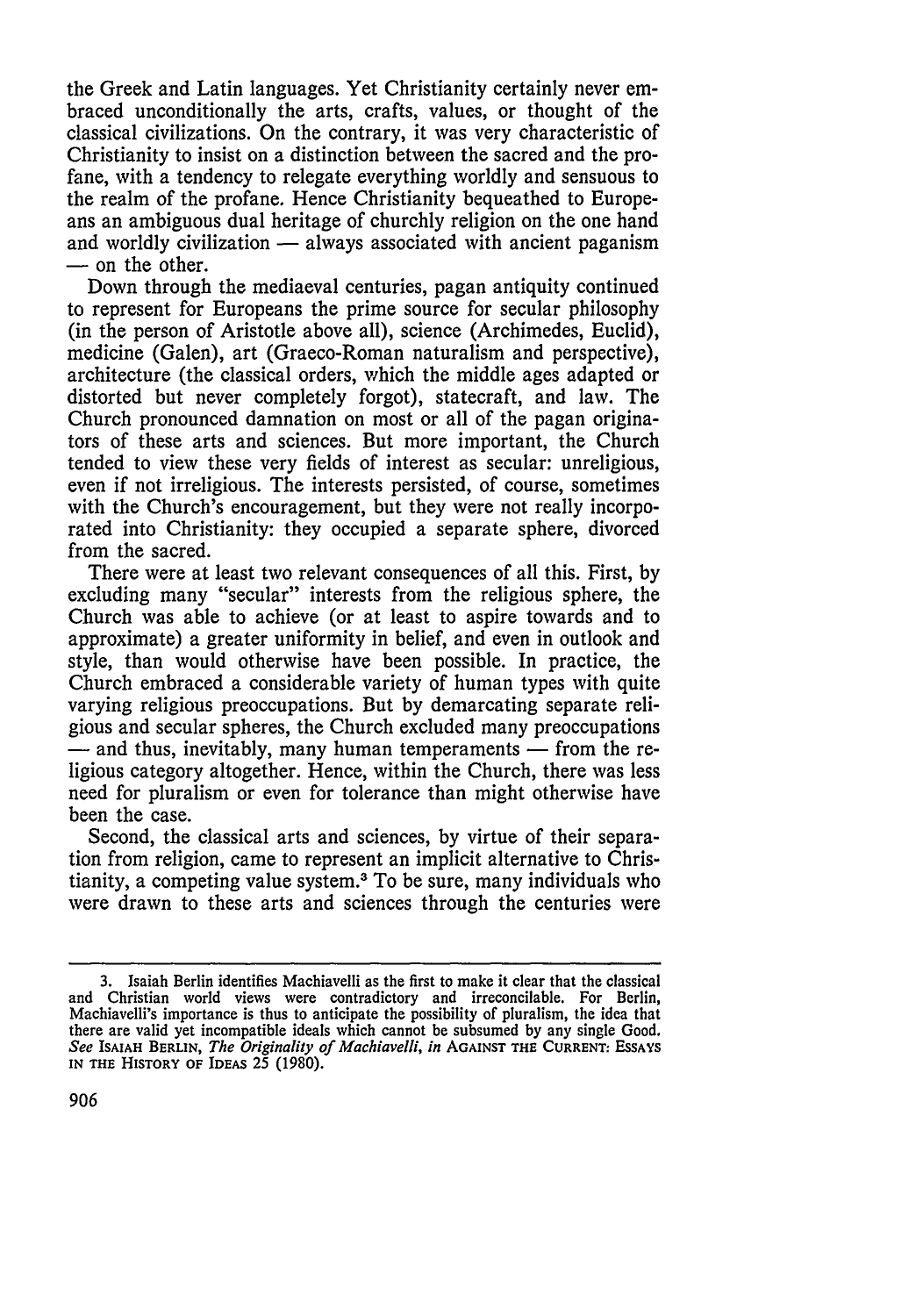faithful Christians. But for many others, certainly from the Renaissance onwards, orthodox Christianity was almost beside the point. The ethic which the arts and sciences fostered  $-$  especially in the case of the sciences **-** included a degree of open-mindedness, receptivity to evidence, and, hence, tolerance. There was little reason to associate this ethic with Christianity. On the contrary, the idea of tolerance was typically linked in the minds of Europeans to the memory (or mis-memory) of pagan geniality and syncretism in the ancient world. Thus, the groundwork was laid for the Enlightenment thinkers, whose intense identification with ancient Greece and Rome elided fairly smoothly into actual hostility to religion.

## III. MIGHT OTHER RELIGIONS HAVE BEEN **LESS** WELL SUITED As FOILS **FOR** THE **ENLIGHTENMENT?**

Christianity is not the world's only religion, nor Christendom its only religious civilization. Among the world's religions, Islam and Judaism spring to mind for purposes of comparison. Both Islam and Judaism hold themselves out as integrated civilizations, not merely as religions. In neither is the cleavage between sacred and secular so stark as in Christianity. Neither is associated with the ghost of a forerunner pagan civilization, with which secular values might be identified.<sup>4</sup>

Accordingly, both in classical Islam and in Judaism, reason, statecraft, law, even medicine and science are accepted in principle as part of the religious culture. Mediaeval Islam recognized not only clerics and mystics but also caliphs, conquerors, legalists, poets, philosophers, and travellers as "religious" figures. As for Judaism, from the very beginning the Hebrew Bible intertwined the personal histories of the founders of Israel, the national and military history of the people, civil and ritual commandments, and priestly and prophetic texts. The Talmud is even more all-embracing, and mediaeval Judaism accommodated a spectrum that ran from the Kabbalists to the rationalist Maimonides, for whom reason and science and Judaism were all essentially a single enterprise.<sup>5</sup>

<sup>4.</sup> The writings of Professor Bernard Lewis provide an accessible overview of Islamic civilization. See, e.g., BERNARD LEWIS, THE ARABS IN HISTORY (1967), or - more extensively - THE CAMBRIDGE HISTORY OF ISLAM (P.M. Holt et al. eds., 1970).

**S.** For a survey of mediaeval Jewish thought, see JULIUS GUTTMANN, PHILOSO-**PHIES** OF JUDAISM: THE **HISTORY** OF **JEWISH** PHILOSOPHY FROM BIBLICAL TIMES TO FRANZ ROSENZWEIG 47-265 (1964). For two good recent studies of Maimonides in particular, see MENACHEM KELLNER, MAIMONIDES **ON JUDAISM AND THE** JEWISH **PEOPLE** (1991), and **KENNETH SEESKIN, MAIMONIDES:** A **GUIDE FOR** TODAY'S **PERPLEXED**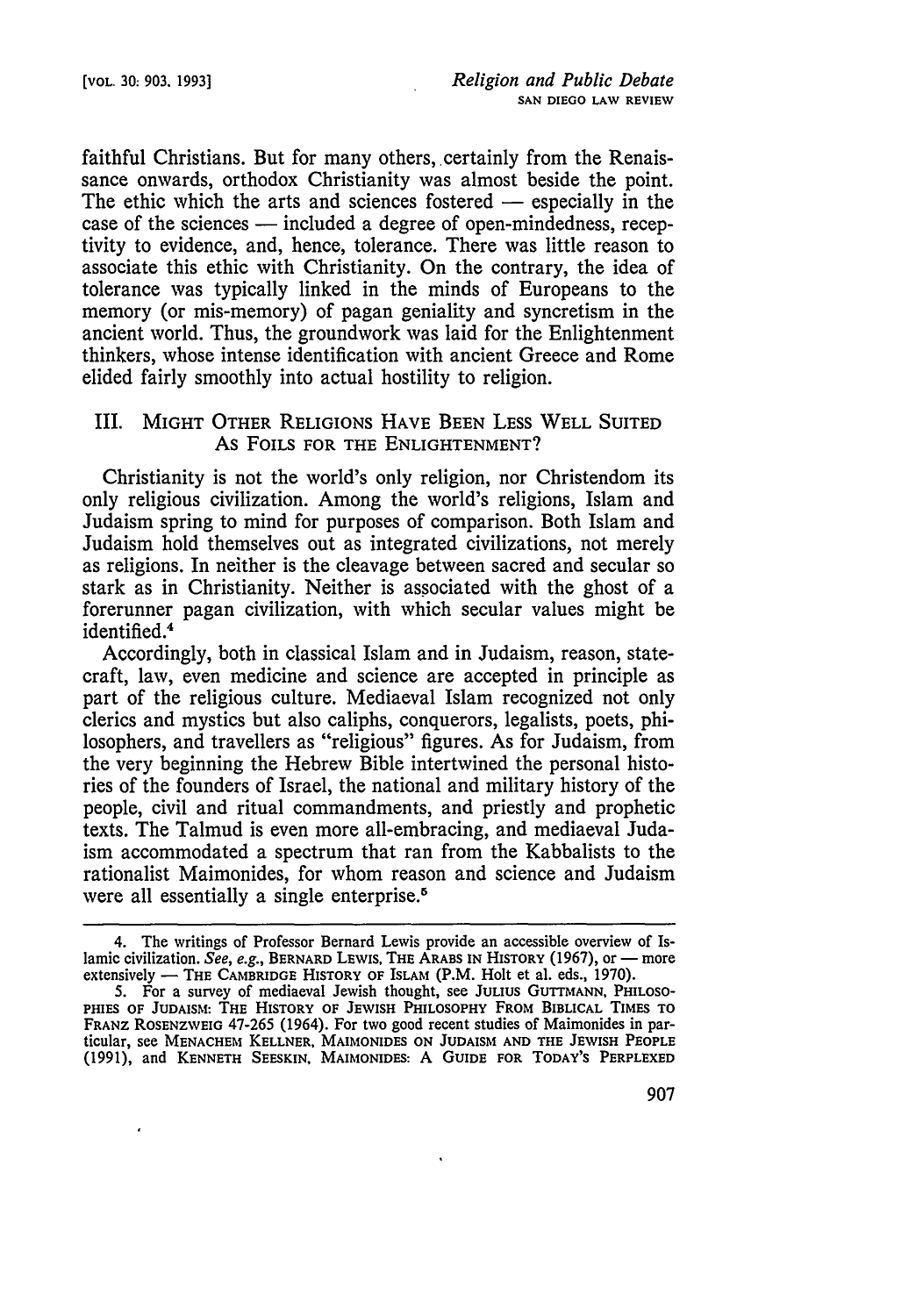Islam and Judaism thus embraced a very wide range of interests, values, and human temperaments, including many whose analogues in Christendom were associated with the classical heritage rather than with the Christian religious one. Islam and Judaism had to do this, given their religious claim to jurisdiction over all of life, not merely over a spiritual segment of it. By including more – in principle, everything — within the religious realm, these faiths were compelled to a degree of pluralism, recognizing quite widely divergent styles of thinking, including rationalist and even scientific styles, as legitimately "religious."

This can be illustrated concretely. In the history of Christianity, the early Church defined itself in a series of Councils that took place during generally the same time period that the Talmud coalesced as the foundation of Judaism. The differences are revealing. The Church Fathers were intent on formulating a narrow orthodoxy, from which any deviation would be anathema. The "battle of the *i"* was perhaps the most notorious episode, in which it was finally decided that the trinity of Persons in the Christian Godhead were *homo-ousian* (of the same essence, or "consubstantial"), and hence that it was damnable to believe them *homo-iousian* (of merely similar rather than identical substance).<sup>6</sup> In fact, defining and excommunicating heretics - Arian, Donatist, Nestorian, monophysite, monothelite, etc. — formed a large part of the early history of the Church.' The Athanasian Creed (still canonical, at least in the Anglican Communion) opens with a characteristic warning: "Whosoever will be saved, before all things it is necessary that he hold the Catholick Faith/Which Faith [the Creed goes on to define it in detail] except every one do keep whole and undefiled, without doubt he shall perish everlastingly."<sup>8</sup>

The Talmud, by contrast, is remarkable for its inclusiveness. It is inclusive in the literal sense that it is made up of many different elements: law primarily, but also stories, homilies, bits of lore, even mathematical calculations. As a legal text, it is inclusive in the sense that it is not so much a code of law as a record of legal discussions and disagreements. The Talmudic rabbis argue over almost every proposition of law, either disagreeing about what the law is, or at least challenging the scope of the law and the sources of authority

<sup>(1991).</sup>

<sup>6.</sup> This dispute, along with many other theological disputes in the early Church, is recounted with feline contempt in EDWARD **GIBBON,** I THE **DECLINE AND** FALL **OF THE** ROMAN EMPIRE 671-726 (Modern Library ed., undated).

<sup>7.</sup> For selections from the original sources of these early Christian controversies, see **JOSEPH** C. AYER, **A SOURCE** BOOK FOR **ANCIENT** CHURCH **HISTORY (1970).** For a modern history of the early Church in one (large) volume, free of Gibbon's Enlightenment prejudices (and his genius), see W.H.C. FREND, THE RISE OF CHRISTIANITY (1984).

**<sup>8.</sup>** THE BOOK OF **COMMON** PRAYER **27.**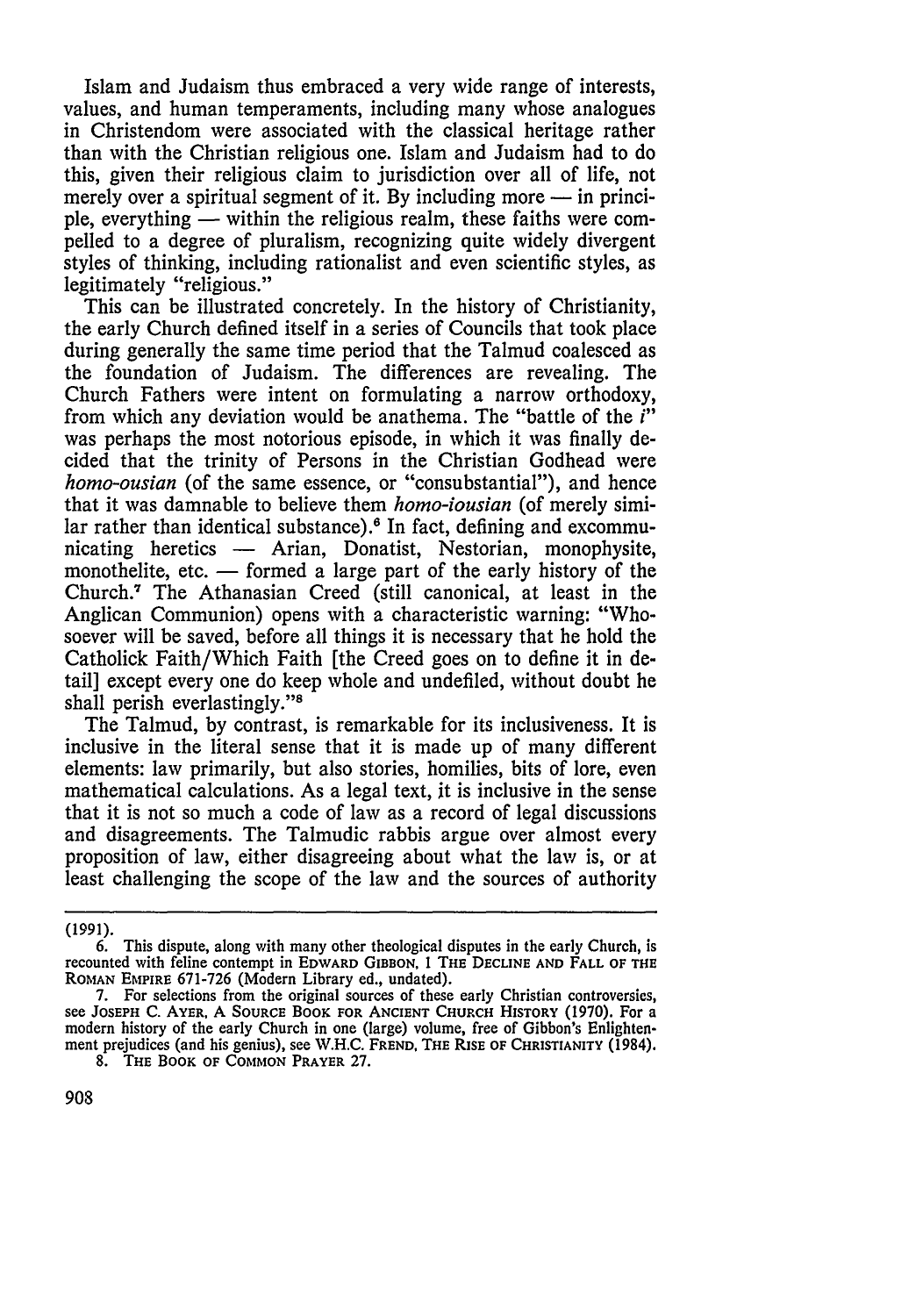for it. On many points of law, the Talmud records a majority view and one or more dissenting views. Often, after a lengthy and complicated legal dispute, having looked at the point from all possible angles, the Talmud states no conclusion at all and does not indicate what the law actually is. Thus, the Talmud scarcely implies that for every question there is a single, right answer; still less does it imply that believers in "wrong" answers are not to be tolerated. For practical legal purposes, the view of the majority usually prevails, but the Talmud insists that its discussions as a whole are part of the Torah, with the diverging views of all the sages thus partaking of divine authority. As the Talmud says of the running controversy between the Schools of Hillel and Shammai, "[the words of] both are the words of the living God."<sup>9</sup>

None of this is to suggest that Judaism (much less Islam, nowadays) is a liberal utopia. There have always been counter-tendencies within Judaism and Islam against pluralism and rationalism, sometimes very strong counter-tendencies indeed.<sup>10</sup> Few cultures in the world, in fact, seem immune to conformity, narrow-mindedness, and outbreaks of fanaticism. Still, Judaism and Islam are at least decentralized: they lack the hierarchy (with a professional stake in defining what is orthodox and what is heretical) and the administrative penchant for uniformity that Christianity, perhaps, inherited from Imperial Rome.

What I am suggesting, then, is that religions like Judaism and classical Islam might be *less* antithetical to pluralism, tolerance, rationalism, and the scientific method than the Enlightenment thinkers found Christianity to be.

**<sup>9.</sup>** BABYLONIAN **TALMUD,** *Eruvin* **13b.** *See also* **MISHNAH,** *Avot* ("Ethics of the Fathers") 5:17 ("Any controversy that is for the sake of Heaven shall stand legitimate... What sort of controversy is for the sake of Heaven? Such is the controversy of Hillel and Shammai.").

*See generally* Marc Angel, *Authority and Dissent: A Discussion of Boundaries, 25* TRADITION no. 2, at 18 (1990). Rabbi Angel, a prominent Orthodox Rabbi, cites an abundant Hebrew literature on intellectual freedom in the Jewish tradition, and argues that dissent within the boundaries of normative Judaism is respected and even encouraged: "differences of opinion among our sages constitute the glory of the Torah." *See also* Jeffrey I. Roth, *The Justification for Controversy under Jewish Law,* 76 **CAL.** L. REV. 338 (1988).

<sup>10.</sup> *See, e.g.,* Jost FAUR, IN **THE** SHADOW **OF** HISTORY: **JEWS AND** *Conversos* at the Dawn of Modernity 9-27 (1992). Professor Faur documents an antirationalist wave among Jews in mediaeval Spain, typified by the "banning" of Maimonides by the Jewish community of Barcelona in 1305. Faur links the growing bad feeling between Jews and<br>Community of Barcelona in 1305. Faur links the growing bad feeling between Jews and Gentiles  $-$  culminating in the Expulsion of the Jews in  $1492 -$  to the lowering of intellectual and moral values among Spanish Jews as a result of anti-Maimonideanism.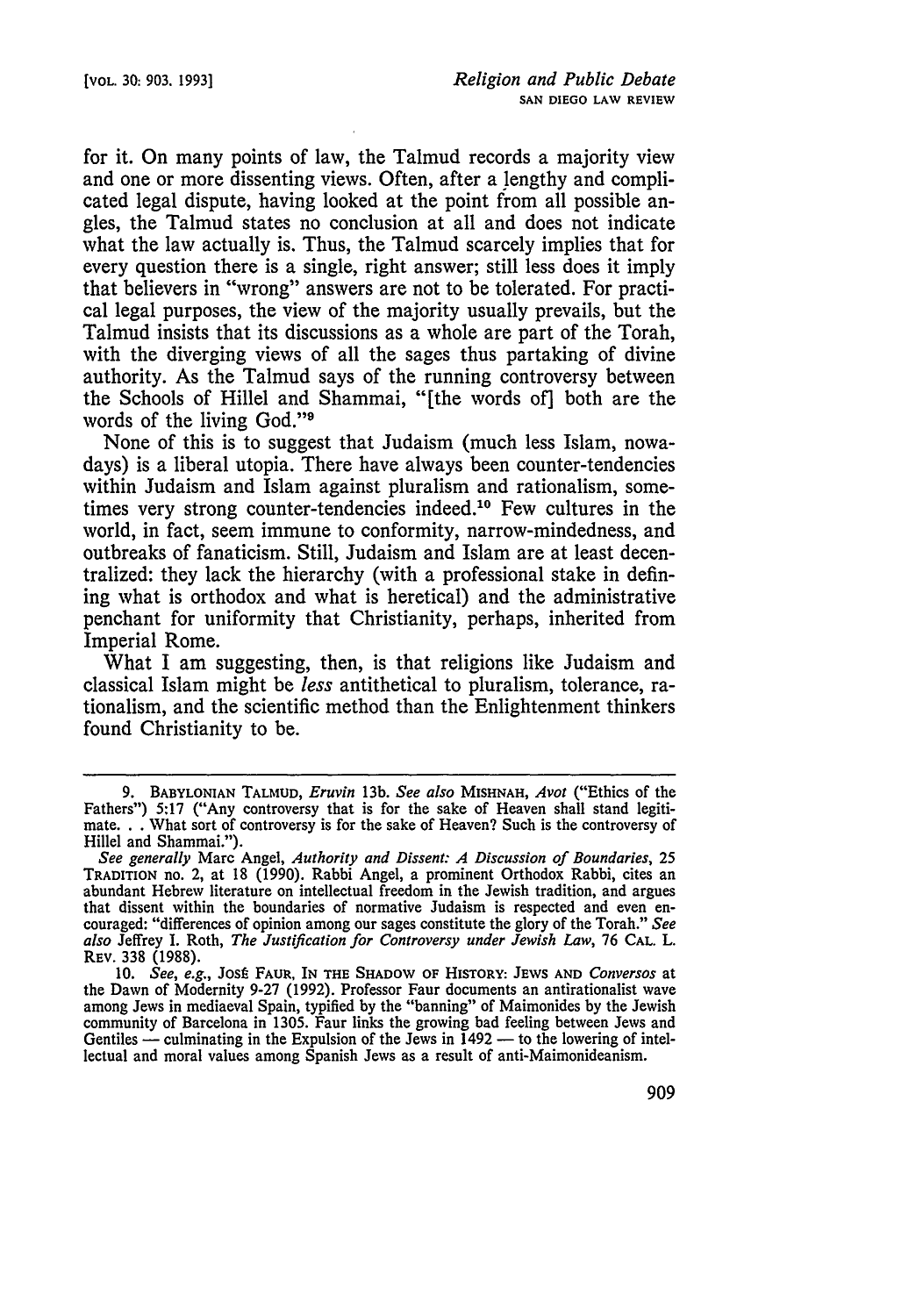Paradoxically, Christianity may actually have encouraged an antireligious Enlightenment, and hence the development of secular modernity, by its segregation of sacred and secular, its historic disposition to treat differences as heresies, and its unwillingness or inability to embrace the values or even the personality types of the sort of people who therefore gravitated to the Enlightenment. Islamic society, by contrast, had its early  $-$  in many ways quite pluralist - flowering, but then in recent centuries settled into general stagnation; it never had an Enlightenment, and now seems to be having enormous trouble accommodating the social and political fruits of Christendom's Enlightenment."'

As for the Jews, there was an influential Jewish Enlightenment in the eighteenth and nineteenth centuries, and it illustrates how contingent and peculiar to Christian conditions was the implacable hostility of the (gentile) Enlightenment to the Church. The Jewish Enlightenment was animated by many of the same values and aspirations as its gentile counterpart: individual freedom of conscience, scientific method, careers open to talent.<sup>12</sup> But it never broke with the Jewish religion in the way that the gentile Enlightenment broke with Christianity. In particular, it would have been quite alien to the Jewish Enlightenment to suggest that Judaism should have no influence on the public life of the Jewish people. If the key figure in the European Enlightenment was Voltaire, whose attitude to religion was "ecrasez l'infame," the key figure in the Jewish Enlightenment was Moses Mendelssohn, a professing Jew, whose admirers associated him with the other great "Moses" figures **of** Jewish religious history, the Biblical Moses and Moses Maimonides.<sup>13</sup>

# IV. RELIGION **AND** LIBERALISM TODAY

The eighteenth century Enlightenment view of orthodox religion is understandable, given the history of Europe in the foregoing centuries, given some of the salient characteristics of the Christian religion, and given that the Churches still exercised considerable

**<sup>11.</sup>** For a history of the Muslim world's encounter with Western Europe, see BER-**NARD LEWIS, THE MUSLIM DISCOVERY OF EUROPE (1982).** On the same theme, see also Bernard Lewis, *Muslims, Christians, and Jews: The Dream of Coexistence,* NEW YORK **REVIEW OF** BOOKS, Mar. 26, 1992, at 48.

<sup>12.</sup> There are good historical essays on the Jewish Enlightenment in TOWARD MO-**DERNITY: THE EUROPEAN JEWISH** MODEL (Jacob Katz ed., **1987),** and in **FRANCES MALINO** & **DAVID SORKIN,** FROM **EAST AND VEST: JEWS IN A CHANGING EUROPE** 1750- 1870 (1990).

<sup>13.</sup> *See* **MOSES MENDELSSOHN:** SELECTIONS FROM His WRITINGS (Eva Jospe ed. & trans., 1975). On the attitudes of Mendelssohn's admirers, see Lehmann, *Maimonides, Mendelssohn and the Me'asfim: Philosophy and the Biographical Imagination in the Early Haskalah,* 20 LEO **BAECK** INSTITUTE YEARBOOK 101-103 (1975).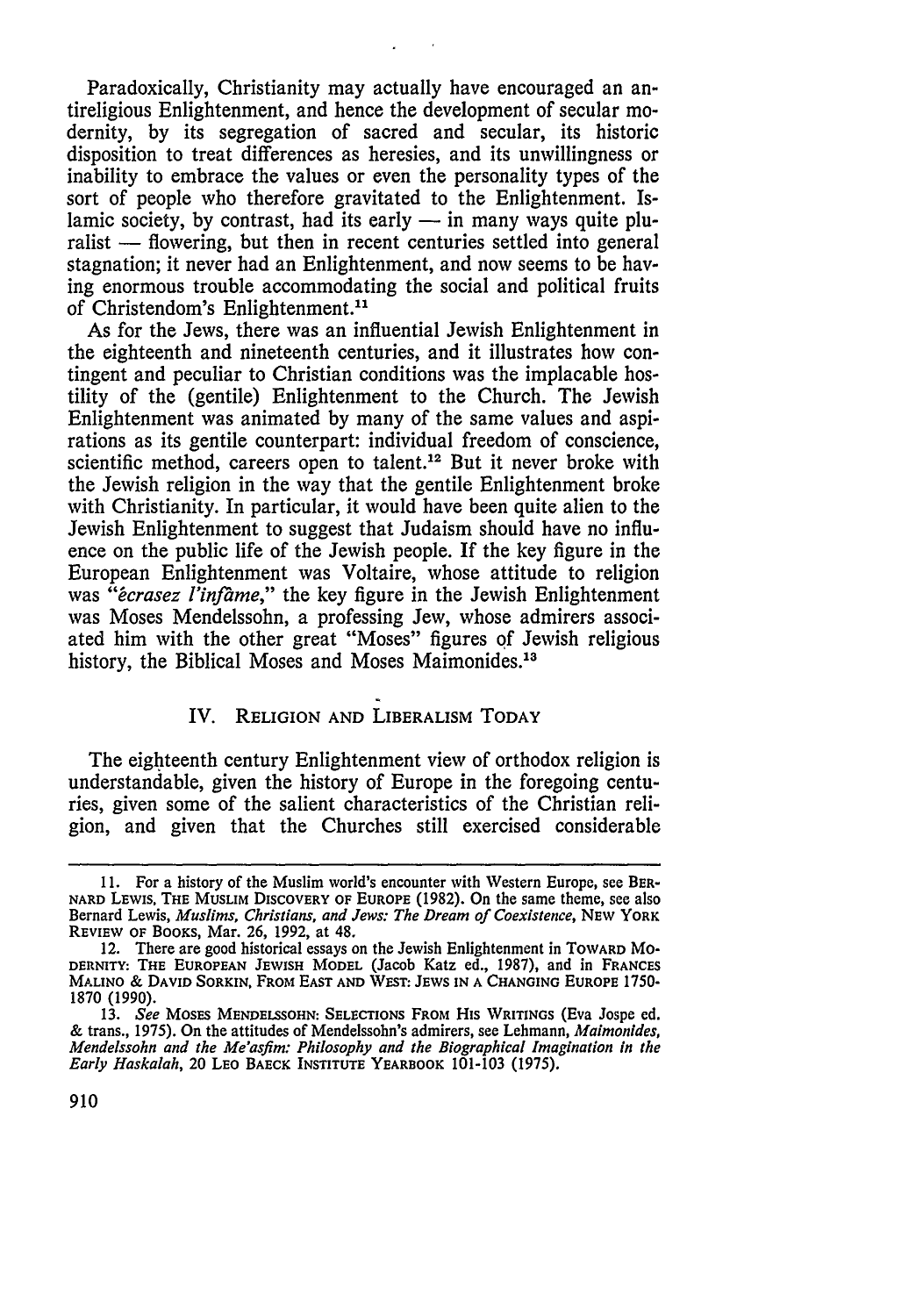monopoly power at the time. Most of the Enlightenment thinkers viewed religion as a threat to freedom, to pluralism, and to reason  $$ perhaps the most formidable threat they could imagine. Do religious thinking, and religious arguments, pose a comparable threat to modern liberal institutions? Are religious arguments so incompatible with the spirit of liberalism today that they, perhaps alone of all types of arguments, ought to be disqualified from swaying public debates?

Religion seems an odd choice as prime threat to liberalism at the end of a century that has been so greatly dominated by struggles over Communism, fascism, and extreme nationalism. The oddity is compounded by the irony that each of these latter doctrines and movements, like liberalism itself, has roots in the Enlightenment. This is clearest in the case of Marxist Communism, which claimed the mantles of science, of opposition to privilege, of being the party of humanity  $-$  all quite consciously by way of claiming the Enlightenment mantle. Fascism and nationalism have a more equivocal link to the Enlightenment, but fascism certainly traces some of its intellectual ancestry to Rousseau's "volonté générale," and to the systematic anti-semitism of Voltaire and many of the *philosophes;* messianic nationalism was foreshadowed in Montesquieu's ideas about different peoples needing different constitutions, as well as in the general Enlightenment hostility to the universalism associated with the Roman Catholic Church.<sup>14</sup>

For most of the twentieth century, at least outside the Islamic world, illiberal politics have overwhelmingly been Communist politics, or the politics of essentially secular forms of fascism, nationalism, or Third World socialism: the politics, one might say, of the Enlightenment's illegitimate heirs, liberalism's bastard siblings.<sup>15</sup> These movements, in our time, loosed the demons that the Enlightenment was supposed to exorcise: dogma, intolerance, mass enthusiasm, and total war.

It is often said that such movements are really godless religions. The metaphor is attractive. Communism and Nazism certainly had their holy books, their saints, their hymns and sacred symbols, their

**<sup>14.</sup>** *See* **TALMON** and **HERTZBERG,** *supra* note **1.**

**<sup>15.</sup>** This formulation, of course, gives the Enlightenment the benefit of the doubt. Professors Talmon and Hertzberg, *supra* note 1, would take a bleaker view, namely that modern illiberal politics are no less the legitimate heirs of the Enlightenment than liberalism itself.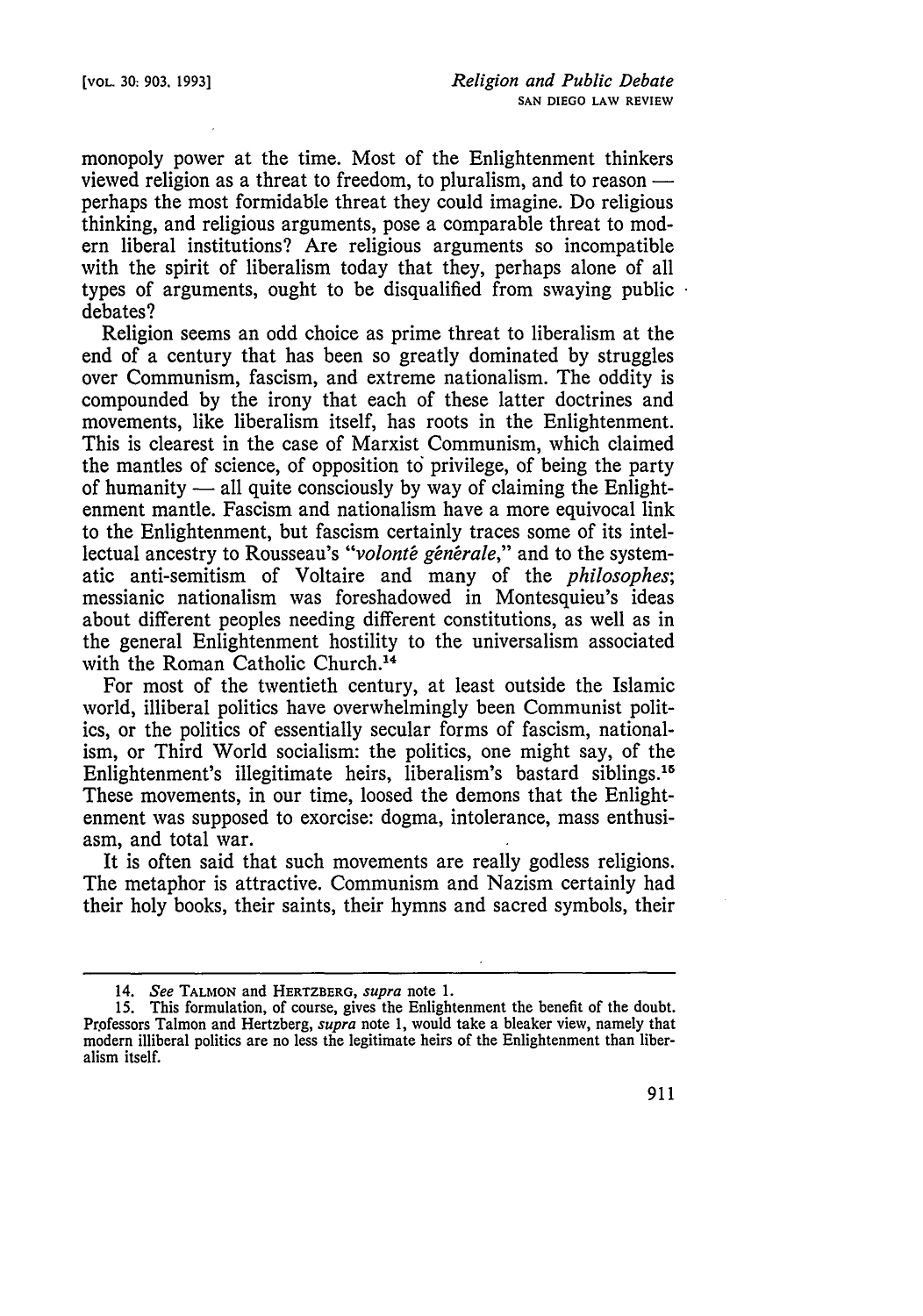dogmas and messianic promises, their heretics, their armed inquisitions, their saved and their damned; they provoked their wars of religion, as well as producing a truly unprecedented toll in ruined lives and scores of millions of deaths. They monopolized the societies they dominated: they brooked no public opposition, and recognizing no distinction between public and private, they were able to suppress if not to eradicate private dissent as well.

In liberal societies, indeed, the case is sometimes made that the viewpoints of these movements, or even viewpoints with roots in such movements, should be excluded from public debate. Thus, the German Constitution prohibits Nazi organizations. Nazi speeches and even symbols are absolutely prohibited under German law. 16 Communism in America was treated similarly for some years towards the end of Stalin's regime and immediately thereafter.<sup>17</sup>

In some situations, such measures may actually be liberalism's only hope. We might wish that Nazi street demonstrations had been forbidden and Nazi speakers excluded from the democratic politics of Weimar Germany. Even today, we might not lose much sleep over the taboo on Nazi language and imagery in contemporary Germany. Yet the analogous effort during the late 1940s and 1950s to eradicate Communism from American life would probably find few defenders nowadays even if its eponymous leading figure had been someone other than the lamentable, unlamented Senator McCarthy.

This is really the perennial problem for liberalism: how to afford tolerance, which, after all, is the essence of liberalism, to a wide variety of different views of the Good, while not tolerating illiberal ideas, which, if granted toleration, would proceed to devour liberalism. The'problem is by no means provoked only by religion. Indeed, the problem might take on the dimensions of a general paradox if liberalism itself turns out to have no view of the Good, other than that various views of the Good ought to be tolerated, and if any substantive view of the Good, at least whenever it actually prevails, is in its nature coercive of alternate, contradictory views. This is especially true if liberalism is deemed to frown upon coerced compliance, say, with majority views of morality, and not merely to

<sup>16.</sup> *See* Basic Law *(i.e.,* the Constitution) of the Federal Republic of Germany, Article 21 (2) ("Parties which, by reason of their aims or the behaviour of their adherents, seek to impair or abolish the free democratic basic order or to endanger the existence of the Federal Republic of Germany, shall be unconstitutional"). *See also* **PENAL CODE OF** THE FEDERAL REPUBLIC **OF GERMANY,** Title III §§ 84-86 (Joseph **J.** Darby trans., 1987) (keeping, distributing, or publicly using flags, insignia, uniforms, slogans, or forms of greeting of "a former National Socialist organisation" shall be punished by up to three years' imprisonment or fine).

<sup>17.</sup> *See, e.g.,* the Smith Act of 1940, upheld by the U.S. Supreme Court in *Dennis v. United States,* 341 U.S. 494 (1951), later limited as to when it could constitutionally be invoked, in Yates v. United States, 354 U.S. 298 (1957).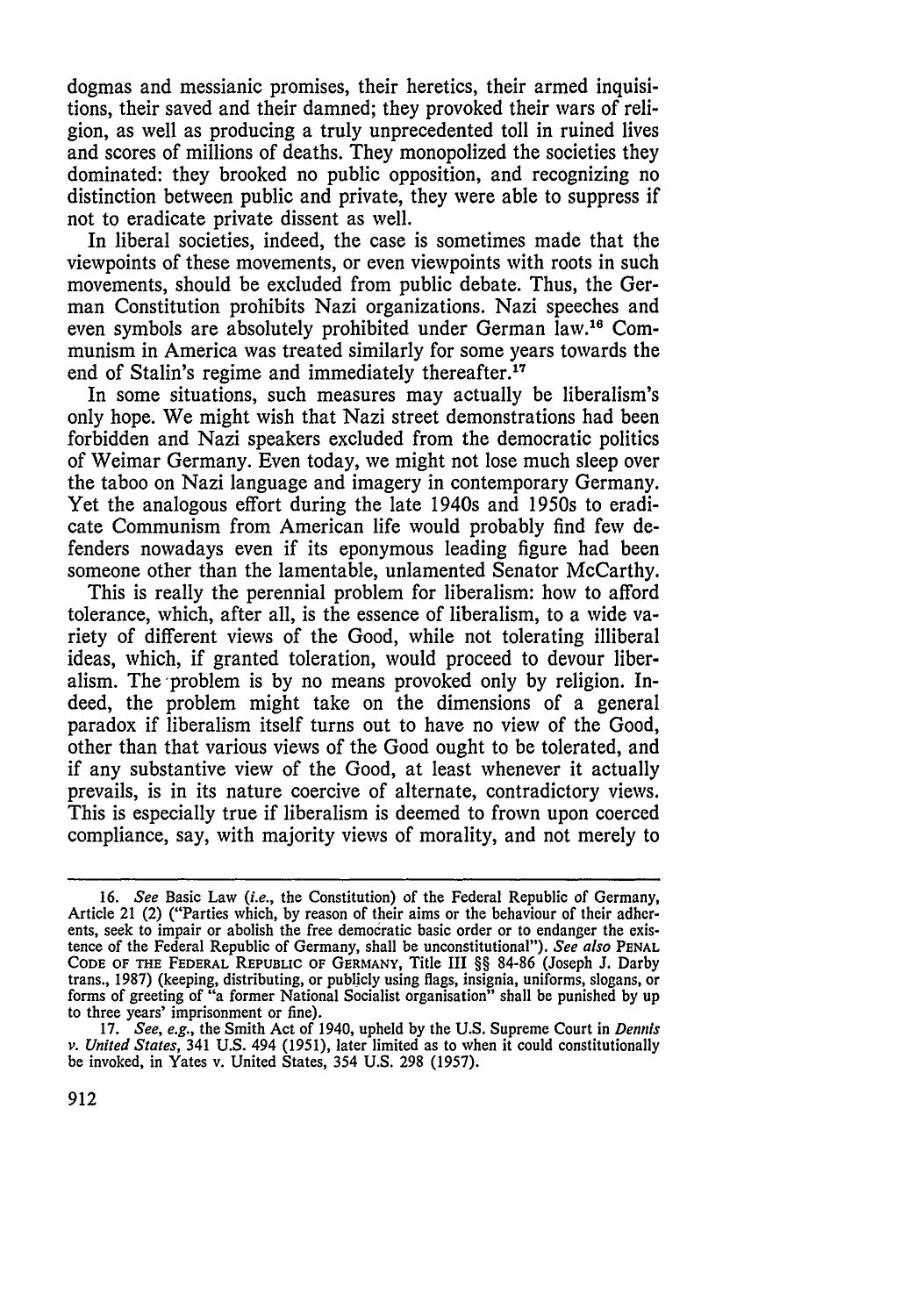forbid restrictions on dissenting free speech.

It is no use suggesting that only religions, or ideas analogous to religions, ought to be excluded from public debate, because almost any idea of the Good  $-$  certainly any systematic body of principles **-** can be analogized to religion, just as Marxism and fascism often have been. Liberalism itself is sometimes accused of being a religion, as is the "religion" of secular humanism. At the extreme, one could imagine a bizarre, nightmarish liberalism so intent on tolerance that it tolerates nothing at all, lest any idea should prevail and (then inevitably) coerce compliance from the holders of contradictory ideas.<sup>18</sup>

Perhaps the key, at least to some of these problems, lies with the idea of pluralism. The churches in the Age of Enlightenment were still a monopoly power. Europe was homogeneously Christian  $-$  excepting only a few Jewish communities, persecuted and despised, and a handful of freethinkers. Established churches could, and did, command general obedience. They could, and did, outlaw rival faiths, and suppress ideas that they viewed as heretical, sceptical, or even simply distasteful. The *philosophes* were quite right that their societies would never be liberal until religion's sway over public life was sharply reduced.

The situation in the developed countries today is very different. Whatever the rate of church-going — it is quite high in the United States, lower in Canada, much lower in western Europe — we live in societies that are essentially secular. We are sometimes described as consumer societies, sometimes as materialist societies, but no one seriously suggests that we are living in an Age of Faith. George Orwell said of religion that there must have come a moment, silently and irreversibly, perhaps as early as in the late nineteenth century, when the "Noes" had it: when a majority of people no longer believed in the crucial tenets of their ancestral religions, or at least no longer believed in them in the way that they believed, say, in the existence of Australia.

Far from being in a position to squelch pluralism, religion today is itself a riot of pluralism. The 1992 Statistical Abstract of the United

<sup>18.</sup> Professor Talmon suggested that something like this dynamic is actually at work in what he called "totalitarian democracy", *see supra* note 1. Starting from the premise that freedom is the supreme virtue, said Talmon, the totalitarian messianist rea- sons that persons who are "truly free" will act in accordance with a single model of collective virtue, and that it is only right and proper to force people to be "free." "Political correctness" in American academic circles may be driven **by** an analogous dynamic. See DINESH D'SOUZA, ILLIBERAL EDUCATION: THE POLITICS OF RACE AND SEX ON CAM-**PUS (1991).**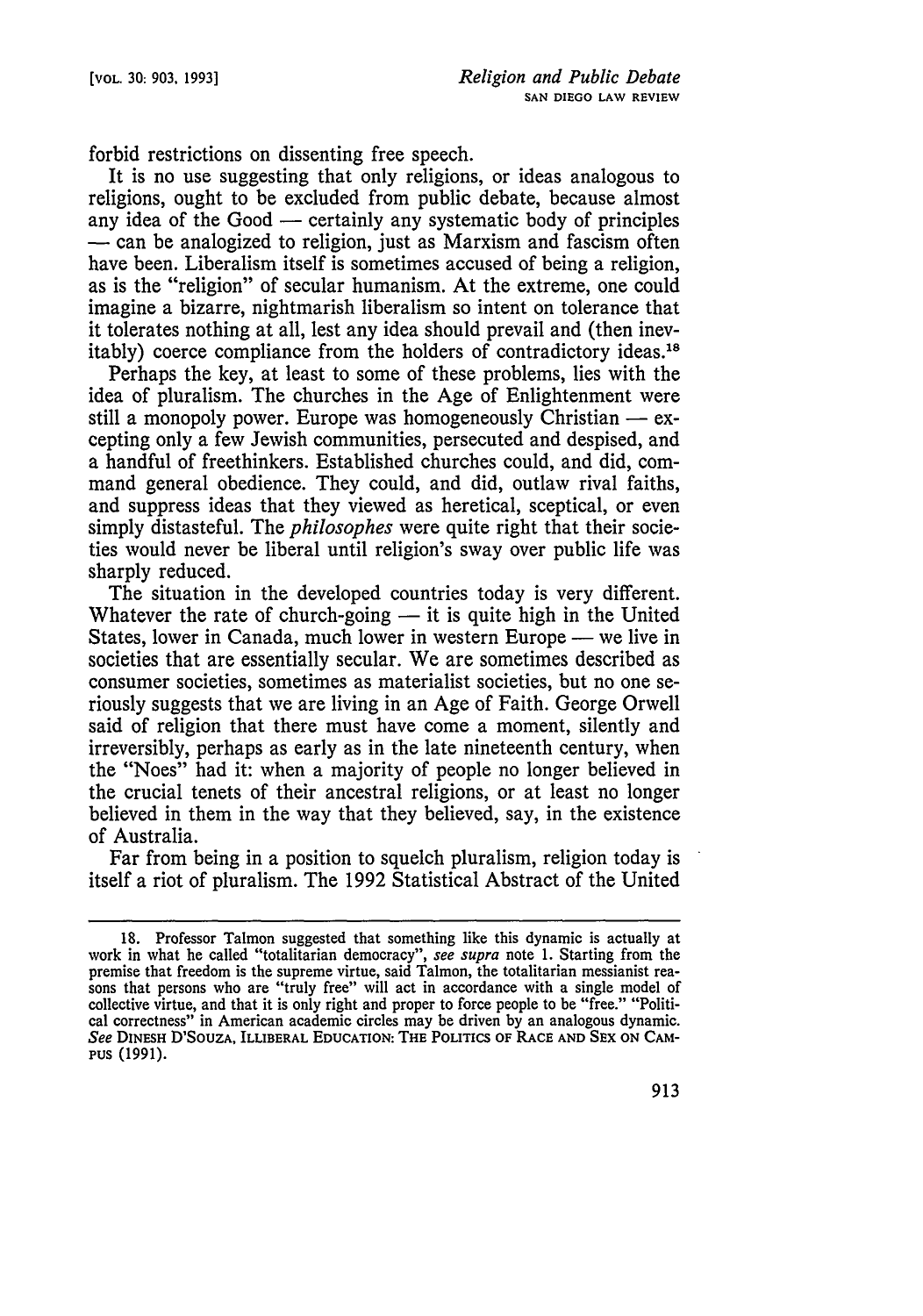States lists 80 religious bodies with more than 50,000 adherents, and this is a skeletal list: Jews, for example, are one entry  $-$  there is no indication that they are religiously divided and denominationalized.<sup>19</sup> The 1991 World Almanac lists 150 separate religious groups in the United States, and even these appear to be fairly "main-line": the Church of Scientology and the Rev. Mr Moon's Unification Church are not included, for example, nor similar institutions, although America has many such bodies, not by any means restricted to California.20 The religious supermarket in other developed countries, like the real supermarkets, probably still offers somewhat fewer selections than in America, but not radically fewer, and the tendency in this as in other areas is towards the American model.

In such circumstances, there is hardly an immediate prospect that any one religion will come to dominate the national life, with power to suppress rival creeds or to persecute nonbelievers. Nor is there an ecumenical "religious" view of public policy. In their attitudes towards political questions, religious groups in the developed countries run the gamut (and not just, as Dorothy Parker said, from A to B). Many are quietist. Others have one or two pet public issues. Some tend to be politically liberal or conservative across the board; some are on the radical left or the far right. Quite apart from the ethics of public debate in a liberal society, there is scarcely much practical mileage to be had for such religious groups to argue from authority on public questions. "Vote against abortion because the Pope says so," or "Support the Sandinistas because the National Council of Churches says so," will persuade only those already persuaded: if anything, that sort of argument is likely to sow doubts among the faithful.

Religion, in short, is not remotely the threat to pluralism that it was in the Age of Enlightenment. And if possessing coercive convictions — rooted in empirically or logically unprovable premises — is to be the criterion for being excluded from public argument, a great many secular movements and ideas would surely cry out for exclusion together with, or long before, religion.

There is another dimension, moreover, to the argument about religion in public debate. The Enlightenment thinkers saw religious orthodoxy as an obstacle to progress, science, free choice, the society of contract, and material civilization. In the eighteenth century, all these were new and precarious things, tender shoots, intimations of a modernity that might yet die aborning.

**<sup>19.</sup> U.S. DEPARTMENT OF COMMERCE, STATISTICAL ABSTRACT OF THE UNITED STATES,** Table **77, 56-57 (1992).**

<sup>20.</sup> **WORLD ALMANAC AND BOOK OF FACTS 609-10** (Mark **S.** Hoffman et al. eds., **1991).**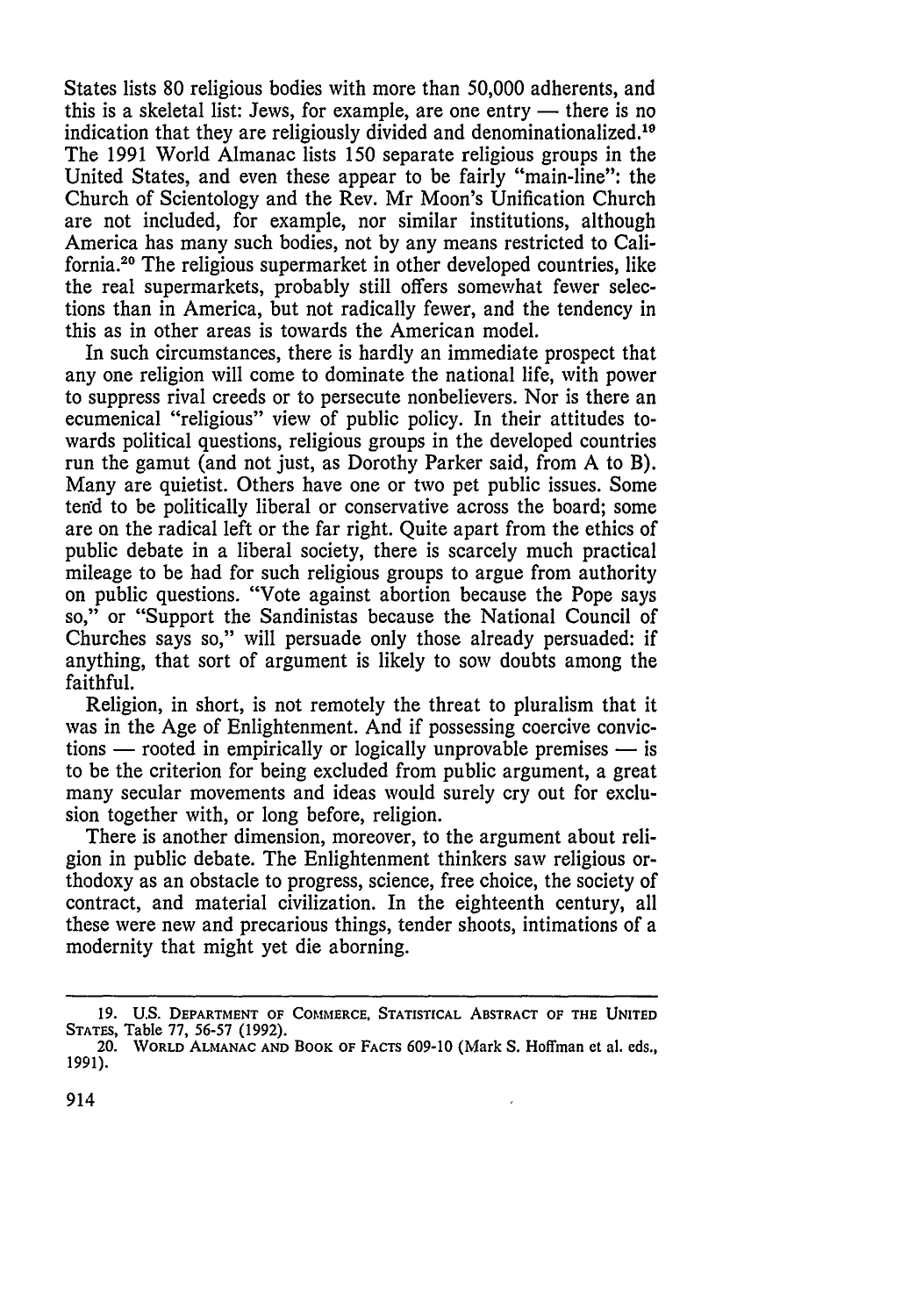No longer. The precarious things now, if anything, are what modernity sometimes seems to sweep away: meaning, connection to the past, identity, community, purpose, the spiritual side of life. This has certainly been an overwhelming preoccupation of twentieth century social criticism: key words and phrases include "alienation" and "corrosion of values," the Lonely Crowd and the Culture of Narcissism. The criticism extends from Marxists to traditionalists to the op-ed writers of your choice. What is implicit is that modernity, far from being vulnerable, is triumphant, even to the point that counterweights might now be desirable.<sup>21</sup>

Perhaps this social criticism is unjustified. Perhaps modern life is no more empty, ugly, or alienated than life under any other dispensation. Or if that is not quite right, perhaps secular modernity has answers to these problems, or at least persuasive things to say about human ends as well as about means.

But, as the Jewish joke puts it, there are really only two possibilities. Either the values of secular modernity can hold their own in a reasonably free marketplace of ideas, in which case they ought to be able to do so without stigmatizing religious arguments as somehow illegitimate or out of bounds. Or they cannot hold their own, because too many people are dissatisfied with the way of life that a purely secular modernity offers. In which case liberal society would surely owe it, not only to religious groups but also to itself, to give these groups a hearing.

In the last analysis, perhaps the best justification for liberalism is value pluralism: the idea that there are many conflicting Goods in the world, genuinely Good and genuinely conflicting, not reconcilable in any rational synthesis embodying the Greater Good.<sup>22</sup> Liberal tolerance allows for rough and shifting compromises among the various and conflicting Goods. A liberal society ought to embrace as many of the world's contradictory Goods as it can possibly carry. And religious values are surely among these Goods. Today's religious groups, at least those with a calling to social action, offer views which are in some measure a counterweight to the values of secular modernity. The presence of such counterweights strengthens pluralism, and hence stands to strengthen liberal society itself.

<sup>21.</sup> For a small sample of American social criticism along these lines, see, e.g., **CHRISTOPHER** LASCH, THE **CULTURE OF NARCISSISM: AMERICAN LIFE IN AN AGE OF DI-MINISHING EXPECTATIONS** (1978); **JULES** HENRY, **CULTURE AGAINST MAN** (1963); **PAUL GOODMAN, GROWING Up ABSURD** (1957).

<sup>22.</sup> Value pluralism is identified with the thought of Sir Isaiah Berlin and pervades his writings. *See supra* note 3.